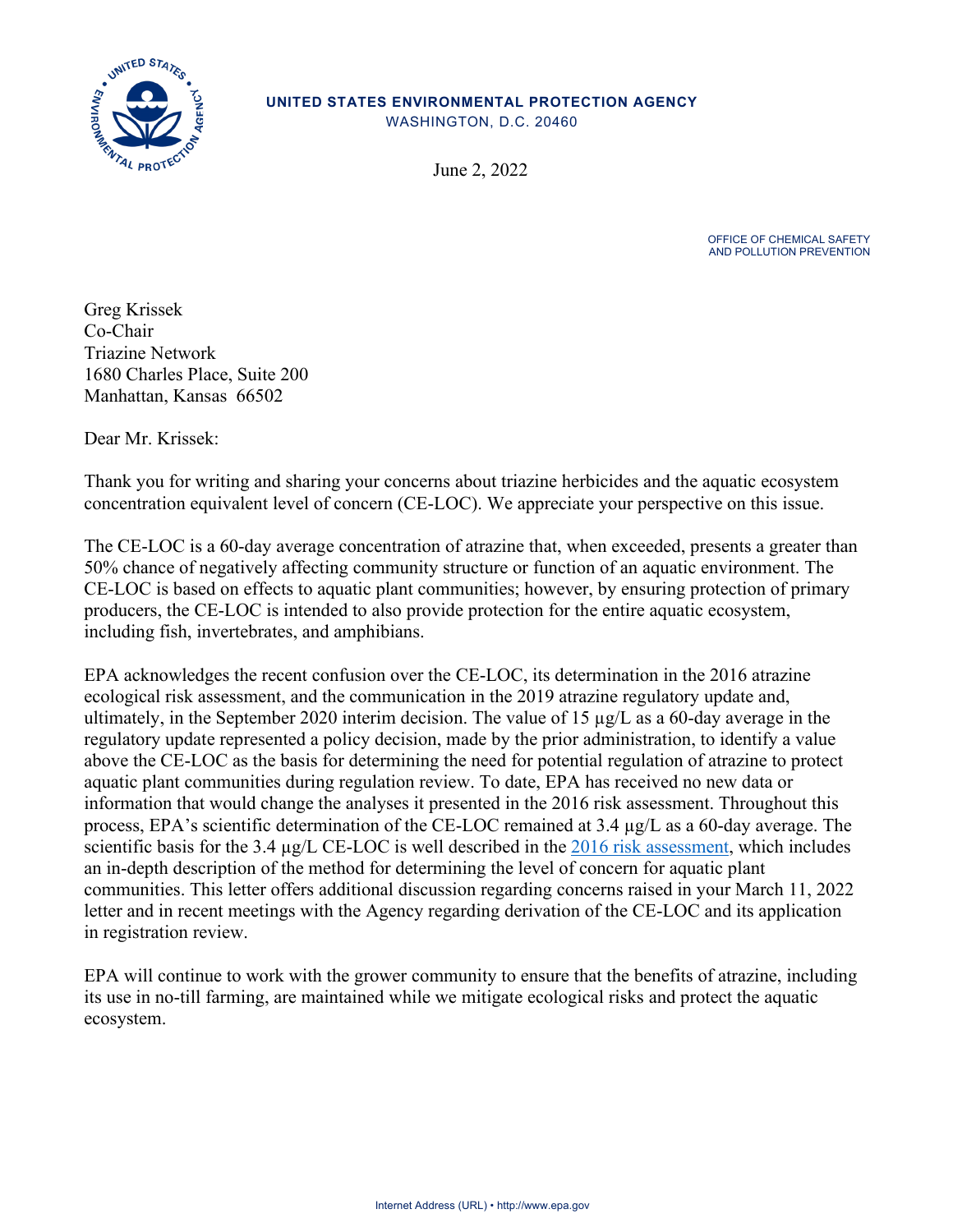#### **2016 ecological risk assessment addresses recommendations made at the 2012 Scientific Advisory Panel meeting**

The Triazine Network has raised concerns regarding whether EPA adequately considered and incorporated recommendations from a 2012 Scientific Advisory Panel (SAP) when deriving the CE-LOC. As described below, EPA has carefully considered and incorporated feedback from the 2012 SAP where appropriate.

One of the charge questions EPA asked the 2012 SAP was:

"The cosms were comprised of natural communities of periphyton/phytoplankton; in some cases, vascular plants, invertebrates and vertebrates present in those communities were included in the study. These sources were generally described as streams, lakes, reservoirs, and springs, and are considered to be representative of the structure and function of aquatic plant communities in such water bodies. Given the diversity of sources and the described communities, please comment on the extent to which these cosm studies taken together provide useful and reasonable physical models of the natural aquatic plant communities exposed to atrazine in the U.S."

The other panelists assigned to this question answered with comments on the factors or criteria that can make cosm studies, in general, more useful as a physical model of the natural environment exposed to atrazine. The lead panelist on this question, however, went beyond the charge and discussed where he believed EPA had mis-scored individual cosm studies or endpoints. This was done without the benefit of the panelists having access to EPA's evaluations of each individual cosm study, which were not in the docket for this SAP meeting because EPA did not ask about individual cosm studies. This panelist stated that some of the cosm studies were invalid and some of the endpoints used should have been scored as "no effect." Because these recommendations were outside the scope of the charge questions, the recommendations were essentially the opinion of a single panelist that were not afforded robust discussion by the larger group of experts. Nonetheless, EPA carefully considered these recommendations, and the 2016 ecological risk assessment includes detailed analyses of the microcosm and mesocosm (cosm) studies that the [2012 SAP](https://www.epa.gov/sites/default/files/2015-06/documents/061212minutes.pdf) meeting identified as warranting a re-evaluation. The 2016 risk assessment addresses each one of the studies and endpoints in question, beginning on page 200.

Expanding on the specific example of Lampert et al. (1989) mentioned in your letter, EPA provided a detailed analysis of this study and the supporting evidence for its inclusion in the cosm dataset starting on page 200 of the 2016 risk assessment. The use of this study was brought up at the 2012 SAP meeting and the panel pointed out that the use of a solvent, ethanol, could have resulted in some effects on the aquatic community. EPA considered this input and noted that the solvent was administered once, in small amounts, and likely disappeared rapidly. A theoretical "worst case" analysis of potential solvent effects was also discussed in the 2016 risk assessment. Overall, EPA's reasoning for including this study was based on several factors, including the timing of the observed effects, the description of how the solvent was administered, the quick dissipation and degradation of the solvent, and a theoretical "worst case" analysis of solvent effects. EPA has not received data rebutting our reevaluation and analysis of the potential impact of ethanol on this study.

Also, as part of the discussion at the 2012 SAP meeting about the body of cosm studies, the panel suggested that another cosm study could be designed that would meet all the criteria the panel thought would be most important for a highest quality cosm study to answer remaining questions about at what level atrazine begins to cause adverse effects on aquatic plant communities. The idea was that perhaps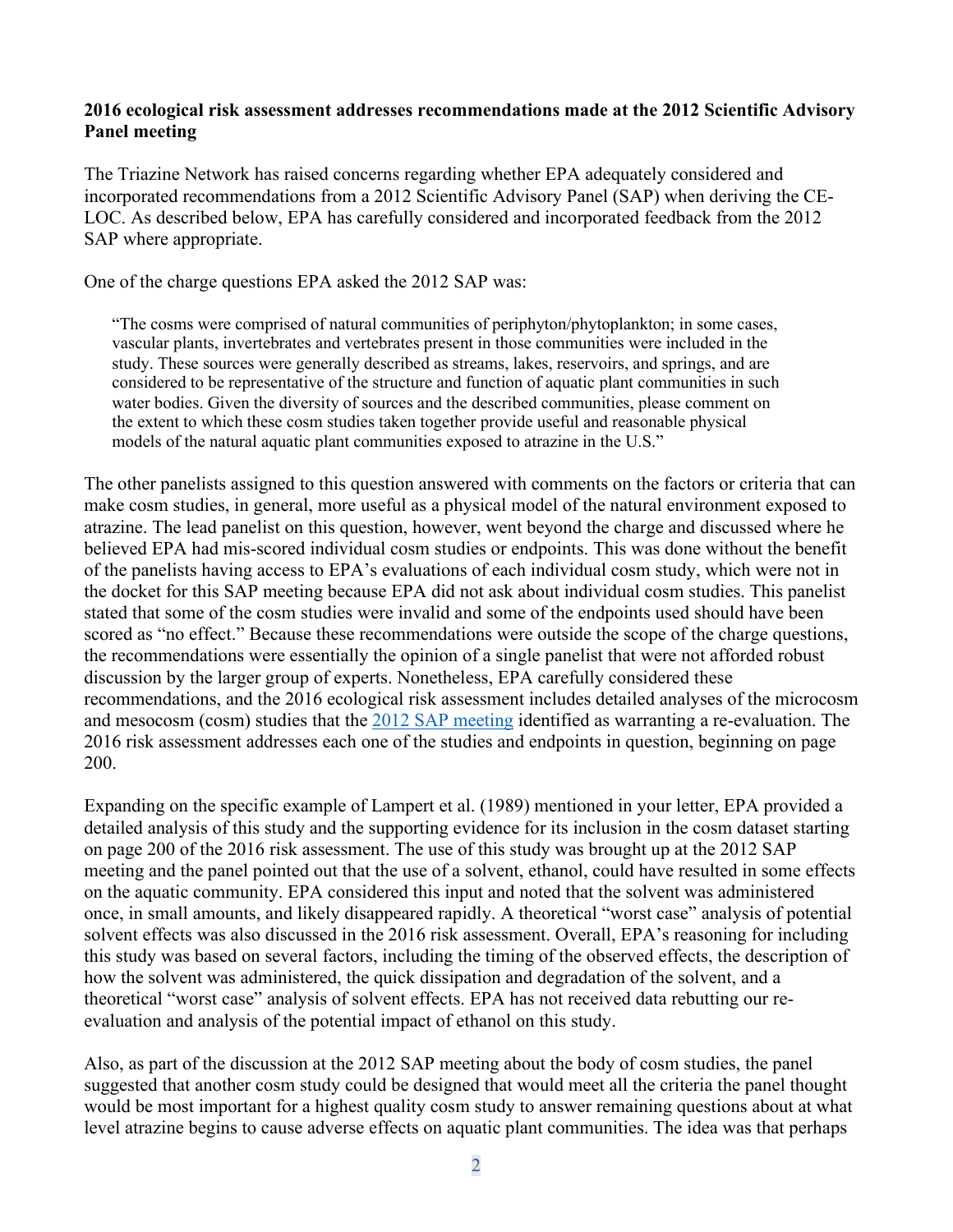another well run cosm study could address some of the remaining uncertainties in the overall cosm study database. The panel did not suggest replacing the entire body of cosm studies with just a single cosm study. And during that discussion, EPA confirmed that the panel recommended that any additional studies be added to the currently available information, not to replace the body of current cosm studies. There was considerable discussion on what would make a "perfect" cosm study and apparent agreement that another study could be useful. Ultimately, the lead panelist recommended that EPA first go back and re-evaluate the cosm studies he identified as being mis-scored (discussed in the previous paragraph). He said that he suspected that a re-evaluation would raise the CE-LOC to approximately 20 µg/L, at which point he noted a new cosm study may not be needed. Other panelists disagreed that conducting a new cosm study should depend on the value of the CE-LOC. While not required by EPA, Syngenta ultimately submitted a study that they co-authored and believed met the criteria that reflected this panel's discussions, referred to as "the Baylor Study."

In summary, in response to feedback and recommendations provided at the 2012 SAP meeting on the CE-LOC, for the 2016 atrazine ecological risk assessment, EPA:

1) separated studies using flowing waters from studies using still waters,

2) investigated bias in choice of plant species in laboratory and cosm studies,

3) removed studies with endpoints from exposure durations and magnitudes that are not environmentally relevant,

4) evaluated the uncertainties inherent in the available cosm dataset and evaluated and quantified the cumulative error in the CE-LOC estimation,

5) re-reviewed studies with effects below 30 ppb, including the 11 cosm studies identified in the meeting as warranting re-review, and

6) reviewed additional studies identified in the literature.

In the re-review of cosm studies with effects below 30 ppb, EPA did not find any errors in our interpretation of those studies or endpoints.

# **Consideration of public comment on the 2016 risk assessment including the 5-point scoring system and incorporation of the Baylor study**

Stakeholders, including registrants, grower groups, environmental NGOs, and other members of the public, submitted more than 100,000 comments on the 2016 atrazine ecological risk assessment. EPA does not typically respond point-by-point to each concern raised in each public comment. Instead, EPA synthesizes comments to address substantive new information, corrections, concerns, etc. and responds with the level of detail needed to inform risk management decisions. EPA provided detailed responses to substantive comments raised by Syngenta and the Triazine Network in the response to comments on the 2016 ecological risk assessment. The atrazine biological evaluation further addressed and incorporated certain relevant feedback and information from the 2016 ecological risk assessment public comments. As a matter of policy, OPP does not generally republish updated risk assessments, unless changes due to public comments are significant and substantive and are needed to support the risk management preliminary or interim decision.

In EPA's most recent meeting with the Triazine Network, it had raised concerns that EPA had dispensed with a 5-point scoring system and instead attributed equal weight to all studies using a binary scoring system. In particular, the Network noted that using this approach the Baylor study would meet the highest standard. EPA notes that the system it took to the 2012 SAP for scoring of the cosm studies did not include weighting factors. In that methodology, the endpoints from all of the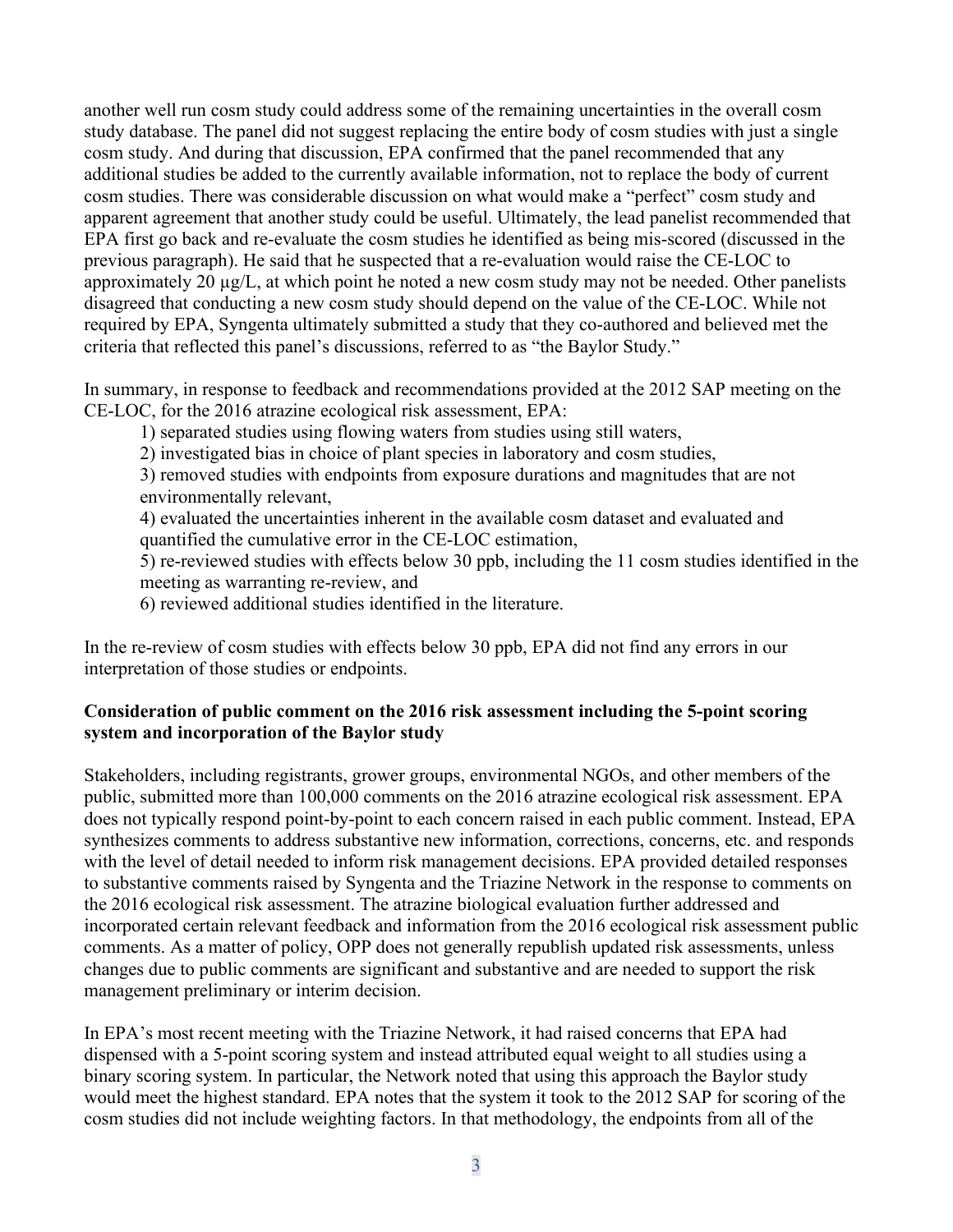scientifically valid studies were used in the development of the CE-LOC with no study given higher weight than others. After the SAP, Syngenta proposed a different methodology where some studies, including the Baylor study, would have more weight than others. EPA did not adopt Syngenta's proposed methodology in the 2016 risk assessment, as EPA did not have a basis for discounting or diminishing the results of the other studies. EPA did evaluate the Baylor study (also published as King, et. al., 2016) and agreed that it was high quality and relevant and, consistent with the methodology that EPA took to the SAP. EPA included it as part of the overall database of cosm studies used to determine the CE-LOC in its 2016 risk assessment.

The Baylor study (MRID 49535501) concluded that atrazine had a negative impact on some components of the communities and these effects did not recover to control conditions by the end of the study. Despite these effects, the authors concluded that atrazine did not impact the community structure at the end of the study. EPA reviewed the available information and concluded that atrazine did affect the aquatic community in this study. The study shows that atrazine treatment reduced the level of dissolved oxygen and reduced the biomass of an important component of the aquatic community, metaphyton, across all test concentrations. Metaphyton is a general term for filaments of green algae that grow in mats in fresh water, which provide food and habitat for many aquatic animals. Further discussion of the study is available in the 2016 DRA and the data evaluation record (DER) for MRID 49535501.

### **Summary of uncertainty analyses discussed in the 2016 ecological risk assessment and 2019 regulatory update**

EPA completed an uncertainty analysis within the 2016 ecological risk assessment that examined potential sources of error in calculating the CE-LOC, including alternative assumptions on the scoring and interpretation of cosm studies. The 2016 uncertainty analysis included what the CE-LOC would be if EPA had agreed with the base set of cosm studies and endpoint scores described in Giddings 2012, which had Syngenta's support. A major difference between recommendations made in Giddings and those made at the 2012 SAP meeting is that Giddings "split" cosm study endpoints, which the SAP did not recommend, as not all panelists agreed that splitting endpoints is sound science. Splitting endpoints looks at effects on individual parts of the community rather than on the entire community (i.e., one effect/no effect score per test concentration). By splitting endpoints, Giddings counts "no effect" endpoints multiple times for components of the community that are less sensitive to atrazine.

The 2019 uncertainty analysis, which was included in the 2019 regulatory update, generated a CE-LOC range and median value that differed from the 2016 uncertainty analysis. The results differ because each of these analyses looked at different scenarios. Unlike the 2016 analysis described above, the 2019 analysis used the cosm study classifications and scoring recommended by one panelist at the 2012 SAP meeting (as described in the earlier section). The purpose of the 2019 analysis was to demonstrate what the CE-LOC would have been if that panelist's recommendations were followed. EPA often uses alternative assumptions to be transparent on the effect of a different approach.

While EPA presented uncertainty analyses in both the 2016 risk assessment and in the 2019 regulatory update for transparency purposes, EPA continues to conclude that the alternative approaches for each of these analyses are inappropriate. Splitting endpoints effectively disregards community-level effects by allowing adverse effects on one portion of the community to be canceled out by no effects on another portion of the community. Rather, consistent with the 2012 SAP, EPA considers an effect on one or more parts of the community to be an effect on the entire community. Similarly, as discussed previously,